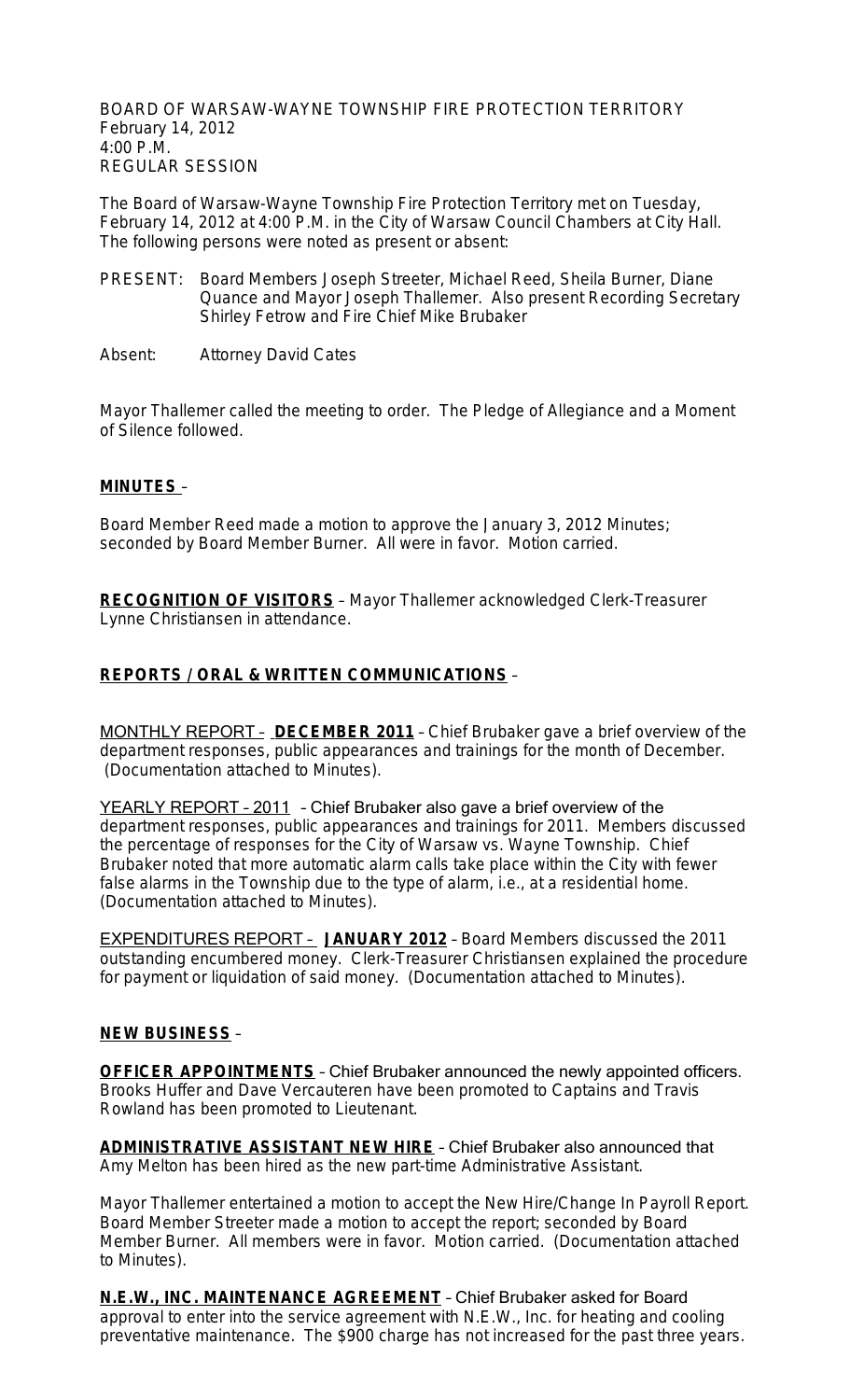Board Member Quance made a motion to accept the maintenance agreement; seconded by Board Member Reed. (Documentation attached to Minutes).

**WASTE MANAGEMENT SERVICE AGREEMENT** – Chief Brubaker asked for Board approval to enter into the service agreement with Waste Management for trash pickup at the training facility. Under the City's contract, the City cannot pick up the type of building materials discarded at the facility. The contract is an "on call" contract. Chief Brubaker anticipates a maximum of four pickups in 2012 at a cost of \$40.00 per pickup plus \$4.00 administration fee and approximately \$8.00 fuel and environmental fee. The fuel charge is based upon a percentage that fluctuates based on the fuel cost. Chief Brubaker estimates \$50.00 to \$55.00 per pickup. Board Member Streeter made a motion to accept the service agreement; seconded by Board Member Quance. All members were in favor. (Documentation attached to Minutes).

**WARSAW VOLUNTEER FIRE DEPARTMENT TRAINING PROJECT** - Chief Brubaker stated that when he took over as Fire Chief one of his hopes for the department was to advance not only the training skills of our firefighters but to become a leader in bringing training to the area. The Warsaw Volunteer Fire Department would like to sponsor and has put together a proposal to bring in Retired Chief Rick Lasky, a well-known speaker in the fire service. The estimated total cost, including Chief Lasky's charges, building rental and expenses plus catered lunches would be \$7,550.00. The class would be marketed and open to all fire departments throughout the United States. Chief Brubaker proposed that a nominal fee be charged to attend the class to recoup some of the costs, and asked the Board Members for permission to proceed. Board Member Streeter made a motion to proceed with the class and charge a fee; seconded by Board Member Reed. All members were in favor. (Documentation attached to Minutes).

**ABATE FUND RAISER FOR HOOSIER BURN CAMP** – Chief Brubaker passed out information regarding ABATE's Hoosier Burn Camp fund raiser. ABATE of Indiana has once again adopted the Hoosier Burn Camp as their state charity for 2012. The fund raiser will take place on May  $19<sup>th</sup>$  at the Eagles Club 1339. A water ball tournament, food, kids' games and prizes, auction and more are planned. ABATE has asked that the Warsaw-Wayne Fire Territory along with the City of Warsaw proclaim Saturday, May 19 th as "Hoosier Burn Camp for Kids Day" in Warsaw. In addition, the organization would like permission to collect donations at specified intersections in Warsaw. Chief Brubaker asked for Board approval to officially team up with ABATE and become a part of this fund raiser. Mayor Thallemer asked for a general consensus from the Board Members. All members were in favor. (Documentation attached to Minutes).

2012 BUDGET – LINE 1 CUTS – Chief Brubaker brought before the Board Line 1 cuts that have been made to the Fire Territory budget for 2012. In December City Council approved a \$206,400 reduction for health insurance premiums overestimated when the 2012 budget was prepared in 2011. An additional Line 1 cut of \$493,600 was approved by City Council in January for a total budget reduction of \$700,000. These reductions bring the budget in line with expenses for 2012. A breakdown of appropriation and reduction amount is attached. The tax levy for 2012 was also reduced \$700,000 which in turn reduces the 2012 tax rate. Mayor Thallemer indicated that a concise plan to sustain the equipment replacement and additions over the next five years as well as the manpower needed to man Station 3 will be presented to the Board Members at a later date. Mayor Thallemer stated his intentions are to move ahead with the fire territory but to be prepared for the increase in equipment and firefighters and not diminish the services at Station One and Station Two. When the levy needs to be raised and the tax rate needs to be raised, a plan will be in place to do it. (Documentation attached to Minutes).

**TRAVEL REQUESTS** – Chief Brubaker provided a list of classes department members attended in February. These classes have been approved by either Mayor Thallemer or the Board of Works prior to this meeting. Mayor Thallemer entertained a motion to accept the travel requests. Board Member Streeter made a motion to accept; seconded by Board Member Burner. All members were in favor. (Documentation attached to Minutes).

#### **OTHER MATTERS THAT MAY COME BEFORE THE BOARD** –